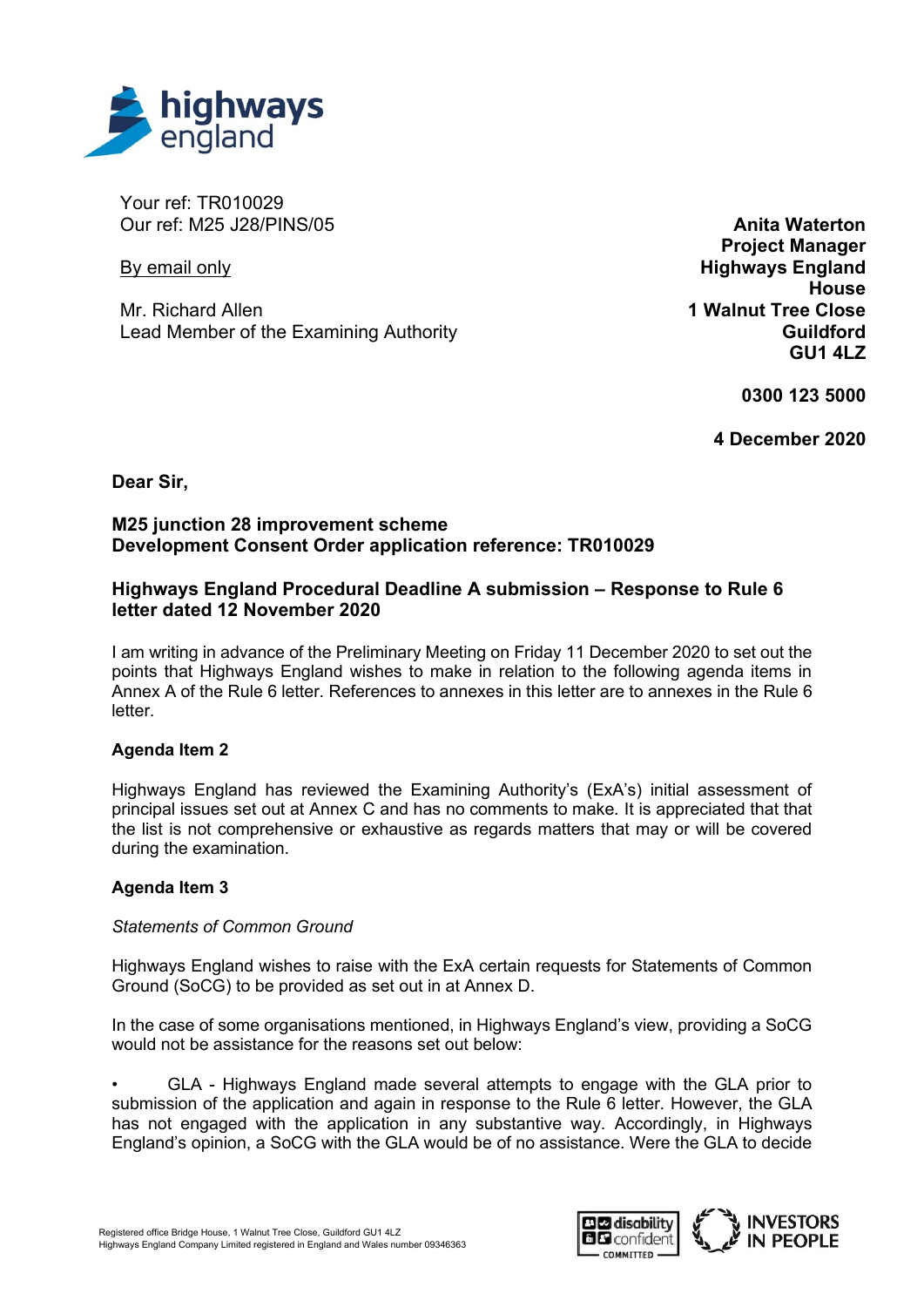to participate in the examination, then a SoCG might be of assistance and we suggest that the matter is reviewed should that be the case.

• Historic England – Historic England (East) has noted that most of the application falls outside of their region and remit but other heritage matters should be addressed to their colleagues in Historic England (London & South East) (see attached letter dated 3 December 2020). Historic England (London & South East) has explained that it forms part of the Greater London Archaeological Advisory Service (GLAAS), who will be advising the London Borough of Havering (LBH) on heritage matters. Accordingly, Historic England advises that it will not directly be providing comments on the Scheme. In view of this Highways England proposes to deal with any heritage comments in the SoCG with the LBH (see email attached from Historic England dated 30 November 2020).

The Forestry Commission - The Forestry Commission has confirmed it has no outstanding issues in relation to the Scheme and therefore takes the view that a SoCG is not necessary (see email attached from the Forestry Commission dated 27 November 2020).

• Internal Drainage Boards and Lead Local Flood Authorities (LLFA) - There are no Internal Drainage Boards relevant to the Scheme. The LLFAs in relation to the Scheme are Essex County Council (ECC) and LBH and as such Highways England proposes that ECC's and LBH's responsibilities as LLFAs are best dealt with in the SoCGs with the County Council and LBH.

### *Matrices in relation to the Habitats Regulations 2017*

Highways England notes the ExA's request in paragraph 3 of Annex C for information to be provided in the form of matrices with reference to the Conservation of Habitats and Species Regulations 2017 (the Habitats Regulations) and is preparing these. Highways England proposes to submit the completed matrices no later than Procedural Deadline B (Monday 21 December 2020), subject to the views of the ExA in the light of the discussion at the Preliminary Meeting.

The matrices will be completed using the information provided in the Habitats Regulations Assessment no significant effect report (APP-093) (in particular Appendices B, C and D) which was presented in line with Highways England internal guidance and present it in the format given in Appendix 1 of The Planning Inspectorate Advice Note 10. This process will not involve the provision of any new information.

# **Agenda Item 4**

Highways England has reviewed the draft examination timetable set out at Annex E and does not consider that any changes to it are necessary.

# **Agenda Item 5**

### *Proposed scheme changes*

Highways England is proposing to request four potential changes to the Scheme. Details of this prospective request, including as regards timing, are included in the letter submitted by Highways England at Procedural Deadline A alongside this letter.

One of these proposed changes (Change 3) relates to the golf course accommodation works (Work No. 32) to provide a boardwalk. In order to demonstrate the proposals for the new golf course accommodation works, including the boardwalk, an illustrative design for these works

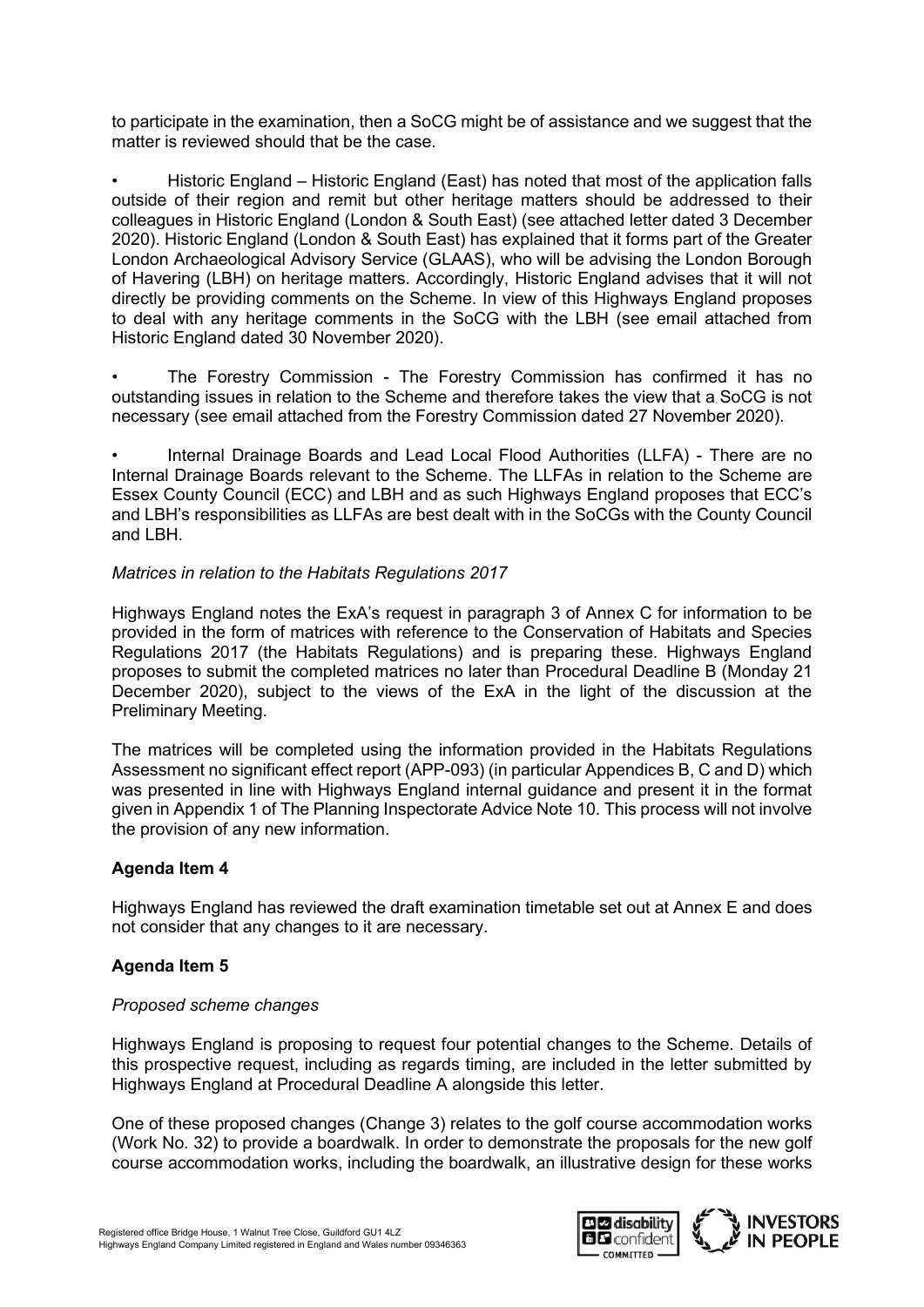will be included in the consultation materials being prepared for the non-statutory targeted consultation proposed for these changes. The consultation materials, including the illustrative design, will be submitted to the examination following the consultation exercise.

### *Transport Assessment Supplementary Information Report*

Highways England wishes to give notice to the ExA of its intention to submit a Transport Assessment Supplementary Information Report by Procedural Deadline B (21 December 2020), subject to discussion with the ExA at the Preliminary Meeting. This document provides supplementary information and clarification to that presented in the Transport Assessment Report (APP-098).

Yours faithfully,

**Anita Waterton Project Manager**

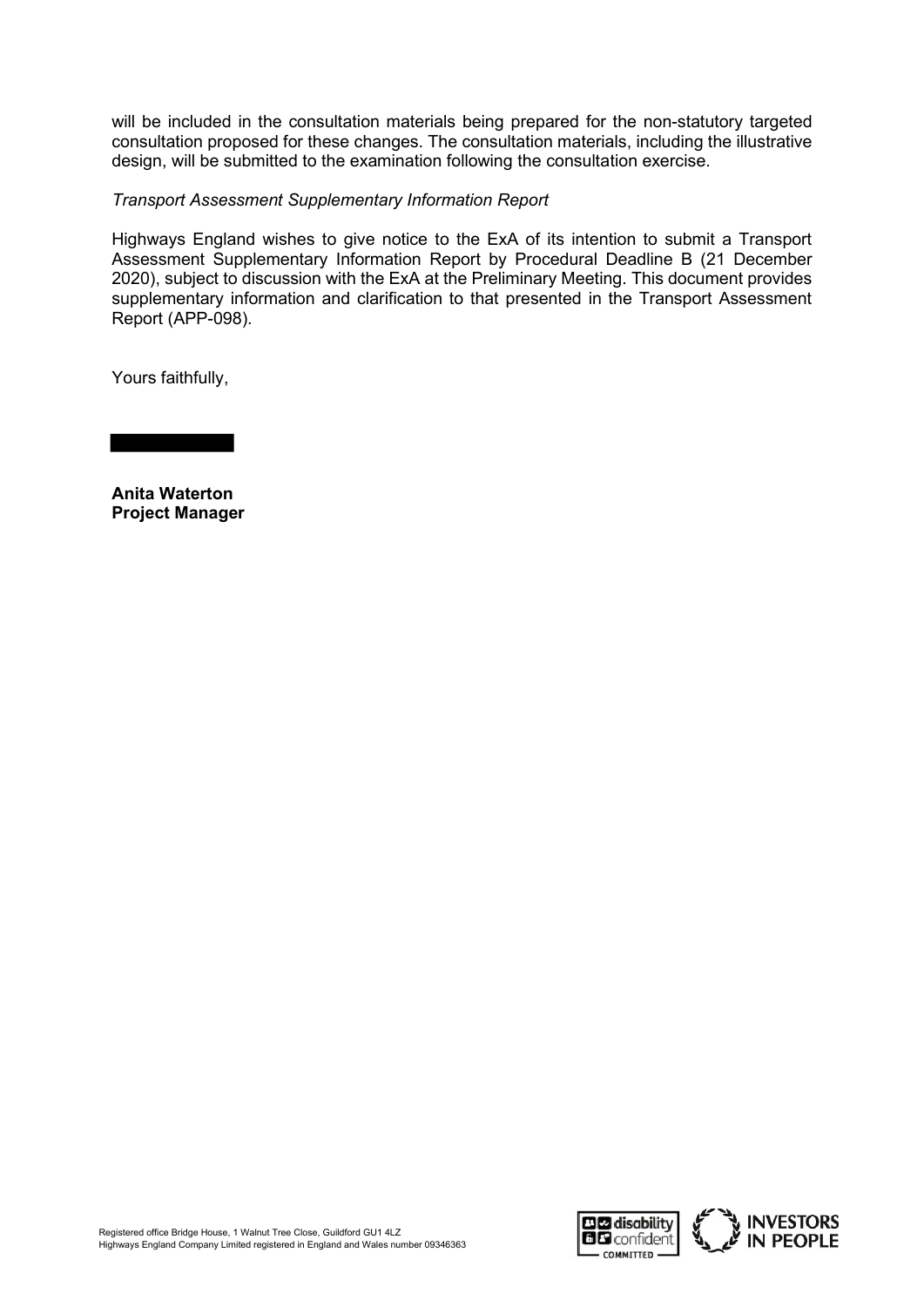## **APPENDIX 1**

**Letter from Historic England**

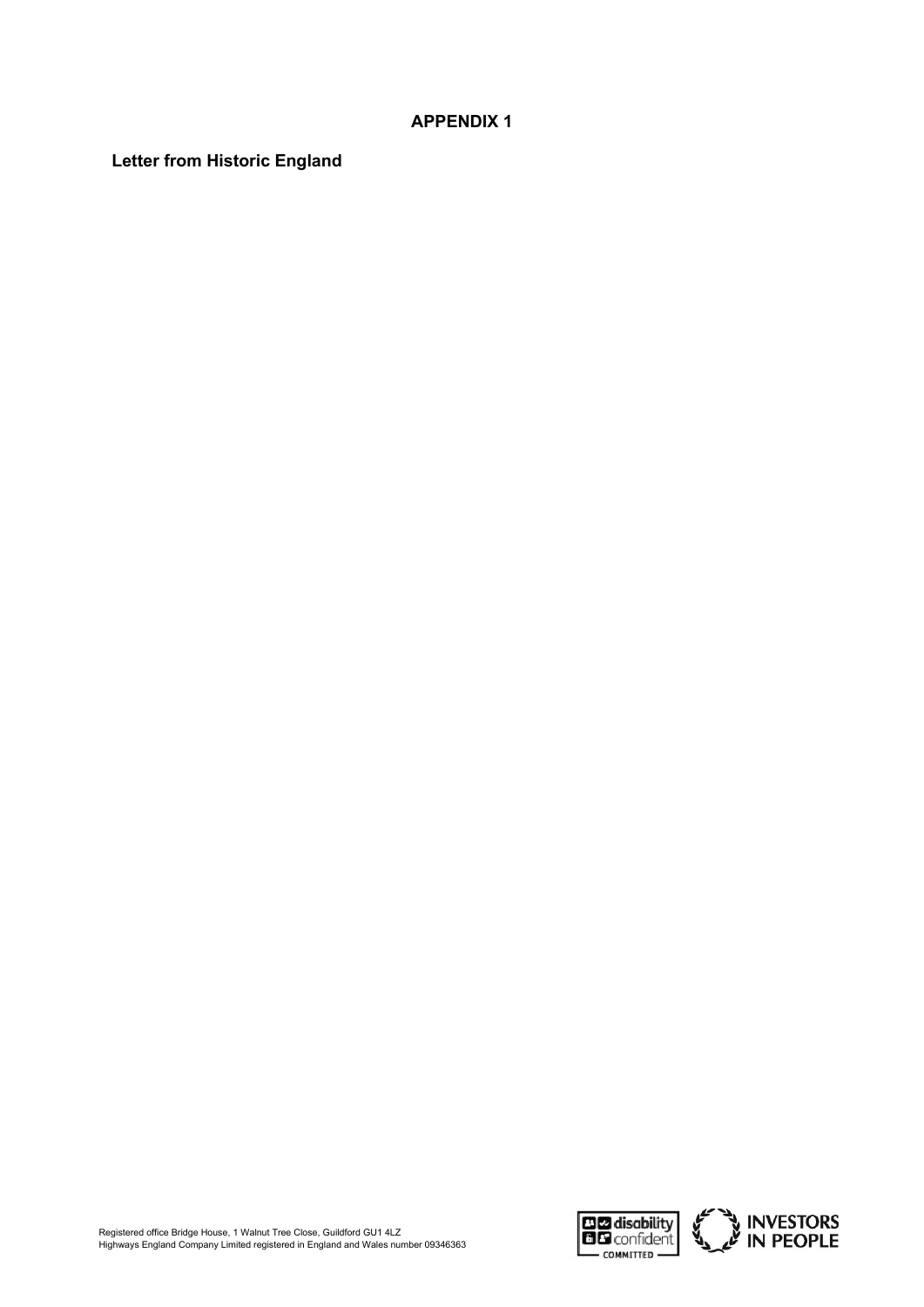

Atkins 7-9 Rougier St York YO1 6HZ 3 December 2020

Ms Grace Corbett **Direct Dial: 07554 437321** 

Northern House Our ref: PL00240062

Dear Ms Corbett

**Planning Act 2008 - Section 88 and The Infrastructure Planning (Examination Procedure) Rules 2010 - Rule 4, Rule 6, Rule 9 Application by Highways England for an Order Granting Development Consent for M25 Junction 28 Improvements Invitation to the Preliminary Meeting, draft Examination Timetable**

# **Ref TR010029**

Thank you for consulting us with regrad to the above referenced Development Consent Order.

We have looked at the submitted material and note that the majority of the application site falls outside of our Historic England region (east), and that for the most part those heritage assets that would be affected would fall outside of Historic England's remit. We therefore confirm that we do not wish to apply for Rule 6 status on this occasion, and will not be in attendance at the preliminary meetings.

Please note however that other heritage matters, including SoCG are to be addressed by our colleagues in our London and South-East team in conjunction officers at the London Borough of Havering.

Yours sincerely,

Neville Doe Inspector of Historic Buildings and Areas neville.doe@HistoricEngland.org.uk

cc:

Planning Inspectorate - National Infrastructure Planning

'SARI

24 BROOKLANDS AVENUE, CAMBRIDGE, CB2 8BU *Telephone 01223 582749 HistoricEngland.org.uk*



*Historic England is subject to both the Freedom of Information Act (2000) and Environmental Information Regulations (2004). Any Information held by the organisation can be requested for release under this legislation.*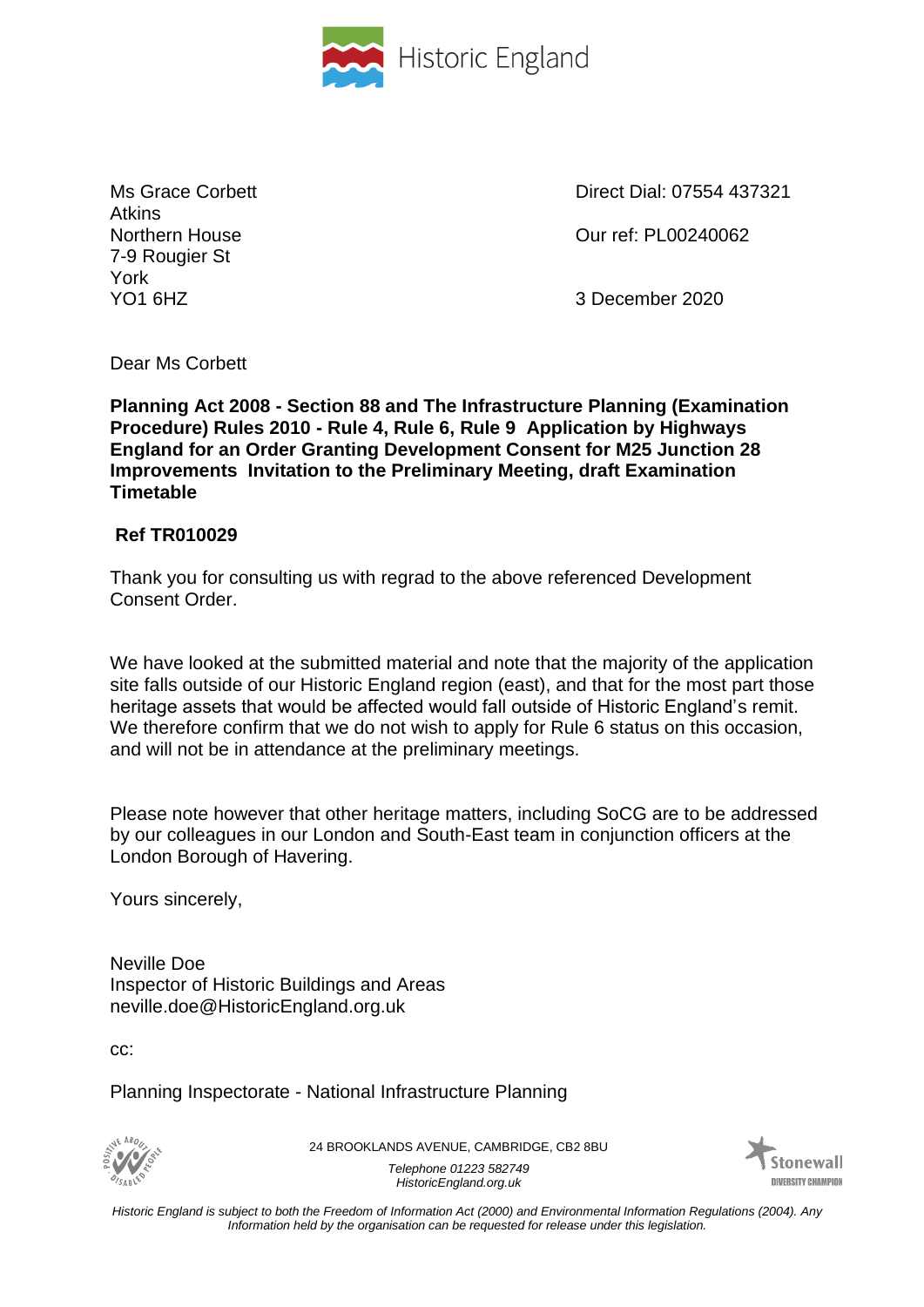

Adam Single - Historic England, London & South-East



24 BROOKLANDS AVENUE, CAMBRIDGE, CB2 8BU

*Telephone 01223 582749 HistoricEngland.org.uk*



*Historic England is subject to both the Freedom of Information Act (2000) and Environmental Information Regulations (2004). Any Information held by the organisation can be requested for release under this legislation.*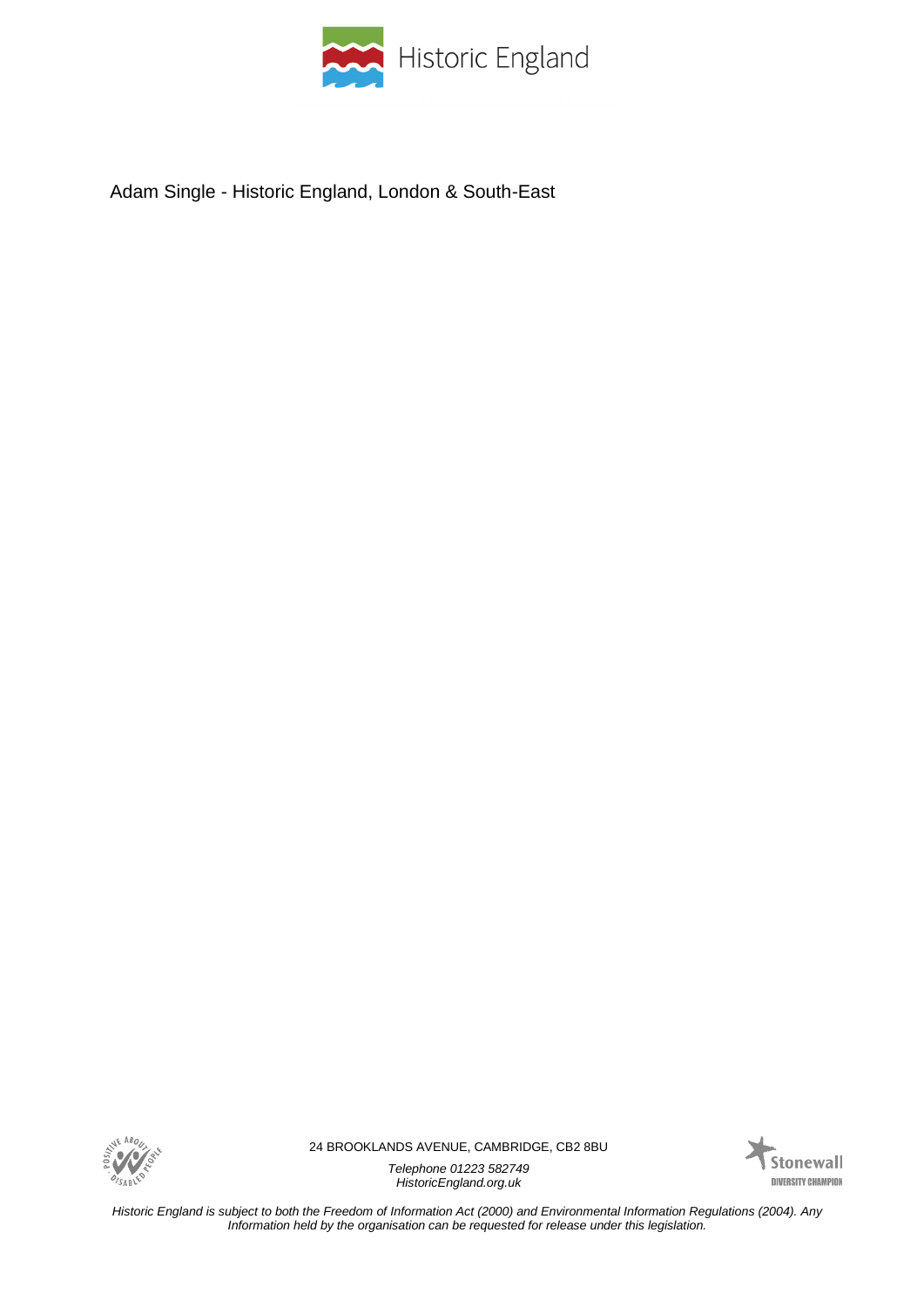### **Email from Historic England**

From: **Sent:** 30 November 2020 08:59 To: Cc<sup>1</sup>

**Subject:** FW: M25 J28 Improvements DCO application

Historic England is deferring to GLAAS regarding the SOCG for heritage. GLAAS will be advising LBH on heritage and are therefore a party to that SOCG. Thanks

From: **Sent:** 30 November 2020 08:55

**To:** Neustadt, Kae Bright, Iain

**Cc:** Single, Sandy Sandy Sandy Sandy Sandy Sandy Sandy Sandy Sandy Sandy Sandy Sandy Sandy Sandy Sandy Sandy Sandy Sandy Sandy Sandy Sandy Sandy Sandy Sandy Sandy Sandy Sandy Sandy Sandy Sandy Sandy Sandy Sandy Sandy Sand

**Subject:** RE: M25 J28 Improvements DCO application

#### Dear

Many thanks for this  $-$  and I will defer our interests to GLAAS, who are a part of the same group of Historic England that Iain and I sit in.

All best wishes



We are the public body that helps people care for, enjoy and celebrate England's spectacular historic environment, from beaches and battlefields to parks and pie shops. Follow us: [Facebook](https://urldefense.com/v3/__https:/www.facebook.com/HistoricEngland__;!!OepYZ6Q!vaE469dL6kpFJm9FpnBry21B95uw2EuY-rAzXafl-rWAy4LNUa9DFx_5tmWciaNj029zxdU$) | [Twitter](https://urldefense.com/v3/__https:/twitter.com/HistoricEngland__;!!OepYZ6Q!vaE469dL6kpFJm9FpnBry21B95uw2EuY-rAzXafl-rWAy4LNUa9DFx_5tmWciaNjkst-1hs$) | [Instagram](https://urldefense.com/v3/__https:/www.instagram.com/historicengland/__;!!OepYZ6Q!vaE469dL6kpFJm9FpnBry21B95uw2EuY-rAzXafl-rWAy4LNUa9DFx_5tmWciaNjRtlWGZo$) Sign up to our newsletter

This e-mail (and any attachments) is confidential and may contain personal views which are not the views of Historic England unless specifically stated. If you have received it in error, please delete it from your system and notify the sender immediately. Do not use, copy or disclose the information in any way nor act in reliance on it. Any information sent to Historic England may become publicly available. We respect your privacy and the use of your information. Please read our full **privacy policy** for more information.

**From: Sent:** 26 November 2020 15:32 To: **Subject:** M25 J28 Improvements DCO application

> THIS IS AN EXTERNAL EMAIL: do not click any links or open any attachments unless you trust the sender and were expecting the content to be sent to you

Atkins is currently preparing Development Consent Order materials for improvements of Junction 28 of the M25, London Borough of Havering. The Planning Inspectorate has returned a Rule 6 letter requesting information regarding a Statement of Common Ground with Historic England. The M25 J28 Environmental Assessment and Statement

[\(https://infrastructure.planninginspectorate.gov.uk/wp-](https://urldefense.com/v3/__https:/infrastructure.planninginspectorate.gov.uk/wp-content/ipc/uploads/projects/TR010029/TR010029-000168-TR010029_M25_j28_6.1_Environmental_Statement_Chapter_11_Cultural_heritage.pdf__;!!OepYZ6Q!vaE469dL6kpFJm9FpnBry21B95uw2EuY-rAzXafl-rWAy4LNUa9DFx_5tmWciaNj7YQfaqM$)

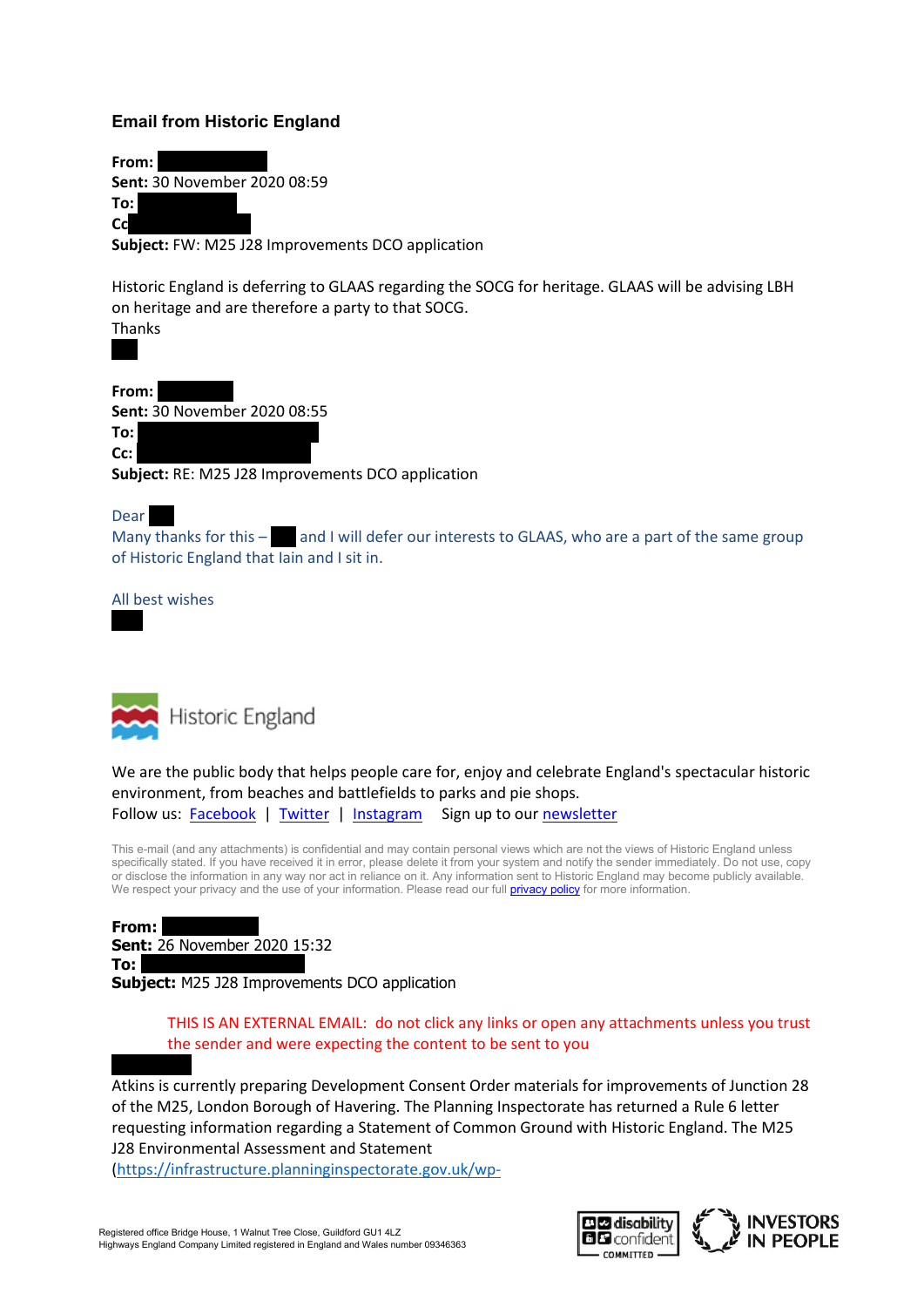#### [content/ipc/uploads/projects/TR010029/TR010029-000168-](https://urldefense.com/v3/__https:/infrastructure.planninginspectorate.gov.uk/wp-content/ipc/uploads/projects/TR010029/TR010029-000168-TR010029_M25_j28_6.1_Environmental_Statement_Chapter_11_Cultural_heritage.pdf__;!!OepYZ6Q!vaE469dL6kpFJm9FpnBry21B95uw2EuY-rAzXafl-rWAy4LNUa9DFx_5tmWciaNj7YQfaqM$)

[TR010029\\_M25\\_j28\\_6.1\\_Environmental\\_Statement\\_Chapter\\_11\\_Cultural\\_heritage.pdf\)](https://urldefense.com/v3/__https:/infrastructure.planninginspectorate.gov.uk/wp-content/ipc/uploads/projects/TR010029/TR010029-000168-TR010029_M25_j28_6.1_Environmental_Statement_Chapter_11_Cultural_heritage.pdf__;!!OepYZ6Q!vaE469dL6kpFJm9FpnBry21B95uw2EuY-rAzXafl-rWAy4LNUa9DFx_5tmWciaNj7YQfaqM$) identified 11 designated heritage assets within the study area. However, no impacts to the significance of these assets were identified. The scheme would not have any direct impacts on any designated heritage asset. The settings of the assets have been assessed and are not considered to extend into the project scheme where works would have impact the settings.

We have consulted with GLAAS, who is advising the London Borough of Havering, regarding impacts to the non-designated heritage assets; a Statement of Common Ground is being prepared with them, including heritage assessments and impacts.

I am therefore contacting you regarding whether or not Historic England would want to engage with the team to develop a Statement of Common Ground regarding this scheme, or if they will be deferring to GLAAS and the local planning authority.

A swift response is requested to meet the deadlines for the Planning Inspectorate. The Rule 6 letter can be viewed at [TR010029-000339-Rule 6 Letter and Annex MERGED -](https://urldefense.com/v3/__https:/infrastructure.planninginspectorate.gov.uk/wp-content/ipc/uploads/projects/TR010029/TR010029-000339-Rule*206*20Letter*20and*20Annex*20MERGED*20-*20Virtual*20Event*20(FINAL)*20August*202020*20v2.pdf__;JSUlJSUlJSUlJSUl!!OepYZ6Q!vaE469dL6kpFJm9FpnBry21B95uw2EuY-rAzXafl-rWAy4LNUa9DFx_5tmWciaNjIkrBYRo$) Virtual Event (FINAL) August [2020 v2.pdf \(planninginspectorate.gov.uk\)](https://urldefense.com/v3/__https:/infrastructure.planninginspectorate.gov.uk/wp-content/ipc/uploads/projects/TR010029/TR010029-000339-Rule*206*20Letter*20and*20Annex*20MERGED*20-*20Virtual*20Event*20(FINAL)*20August*202020*20v2.pdf__;JSUlJSUlJSUlJSUl!!OepYZ6Q!vaE469dL6kpFJm9FpnBry21B95uw2EuY-rAzXafl-rWAy4LNUa9DFx_5tmWciaNjIkrBYRo$)

Please feel free to contact me if you have any questions or require additional information.

Regards



BA, MA, MPhil, MCIfA

Senior Heritage Consultant UK & Europe Planning and Environmental Consulting

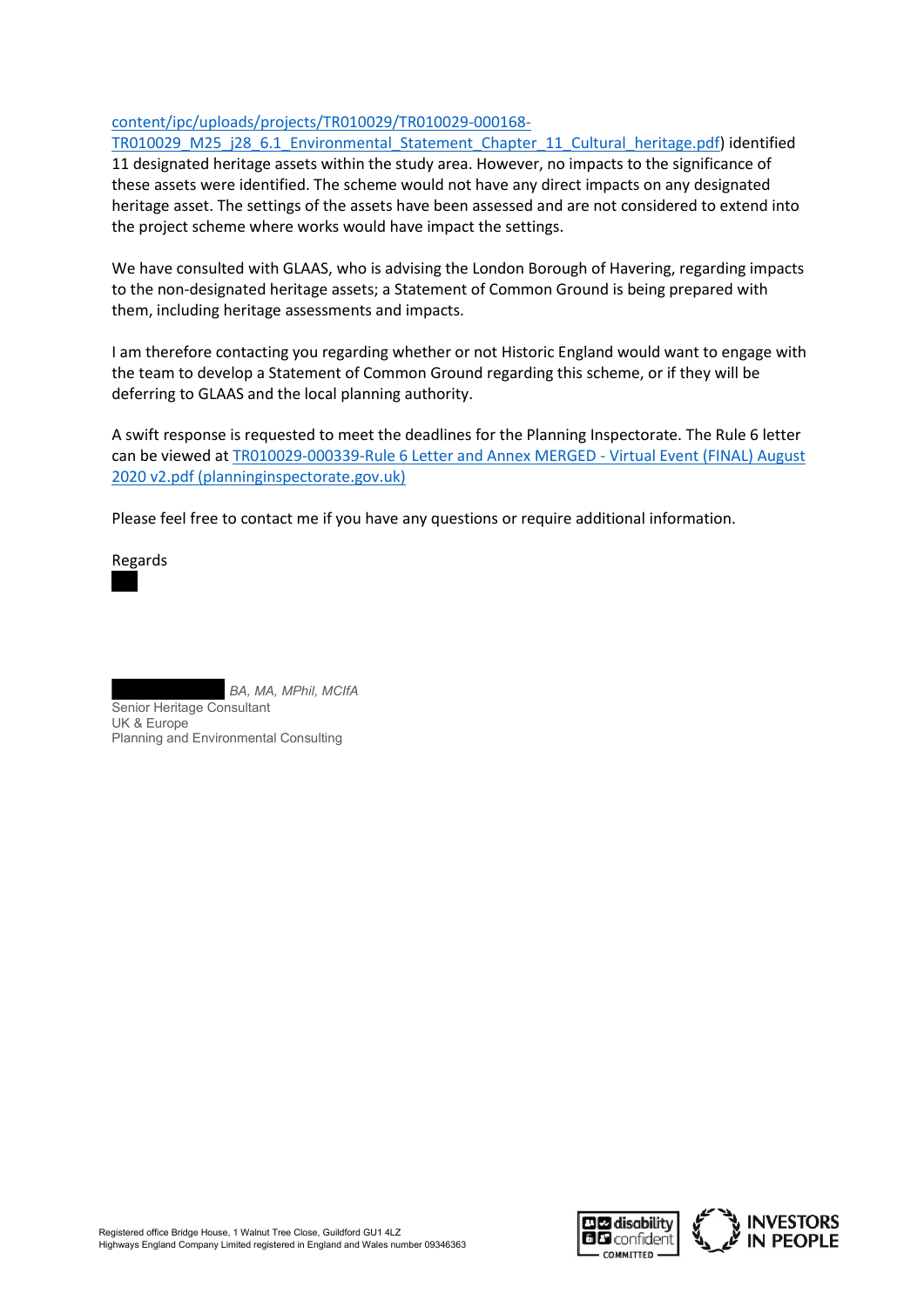### **Email from the Forestry Commission**

| From:                        |  |
|------------------------------|--|
| Sent: 27 November 2020 11:24 |  |
| To:                          |  |
| Cc:                          |  |
|                              |  |

**Subject:** RE: M25 junction 28: response to Forestry Commission and SoCG request

Dear

Thank you for your time this morning via Teams. As discussed, we are happy with the all the amendments to the scheme as detailed below in Jane's email and have no further outstanding issues. Therefore, I feel a Statement of Common Ground will not be necessary.

Should you require anything else, please do not hesitate to get in touch.

Kind regards,

Local Partnerships Advisor (south-east and London) Forestry Commission Bucks Horn Oak Surrey GU10 4LS

Concestry Commission

Through a few simple actions, you can help keep our trees and woodlands healthy.

#HealthyTrees gov.uk/forestrycommission



**From:** Rieger  $\mathbb{R}$ **Sent:** 25 November 2020 11:44 **To:** Google